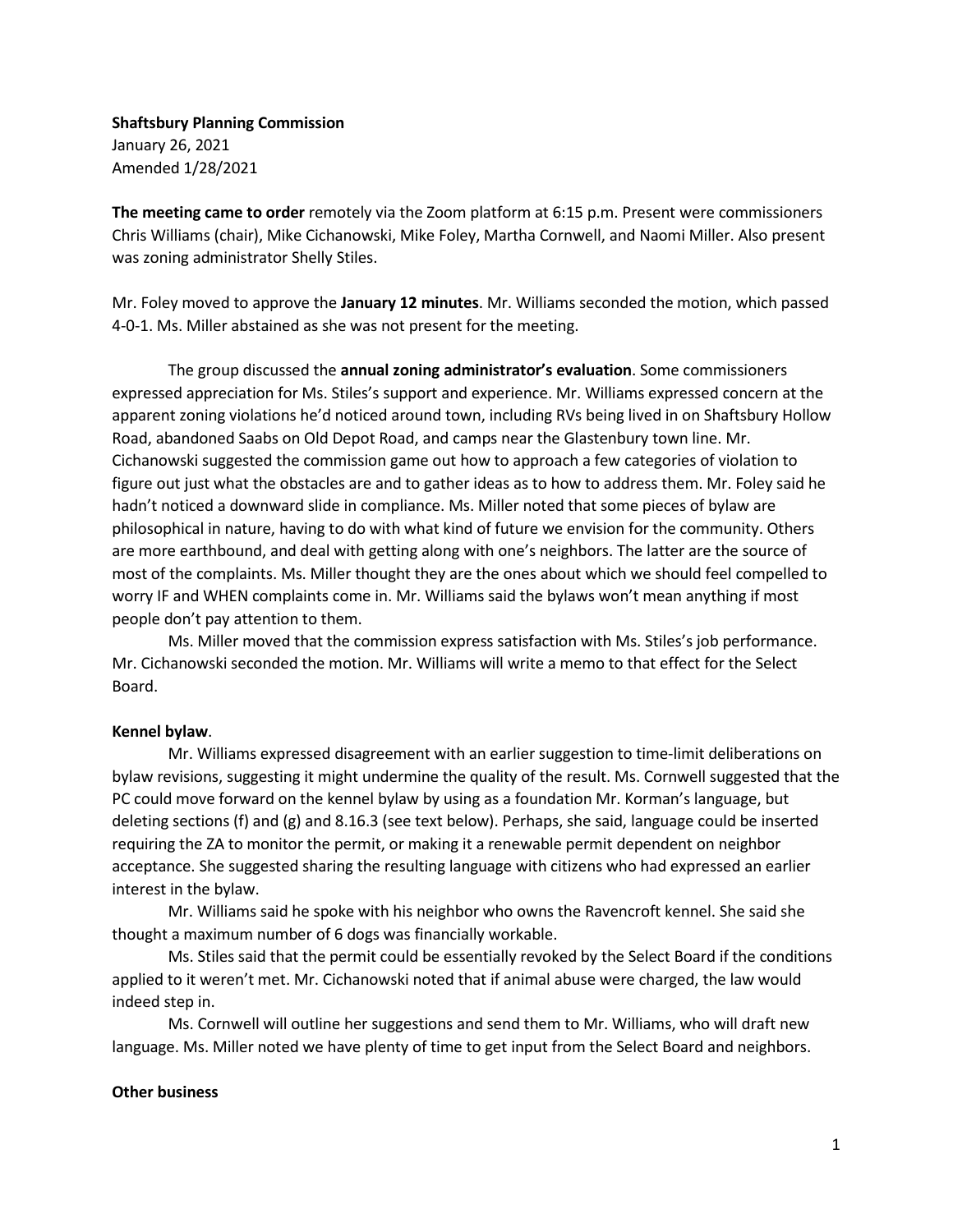Mr. Williams announced he has arranged for Jason Dolmetsch of MSK Engineering to give an online workshop on Act 250 at the regularly scheduled PC meeting on Feb. 23. Mr. Williams said it could help the PC, and members of the Select Board if they wished to attend, to become more effective in the Act 250 process.

Ms. Miller asked about a suggestion of Mr. Williams that a vice-chair be appointed. He said the vice-chair would simply provide coverage when Mr. Williams was unable to attend a meeting.

Mr. Cichanowski is running unopposed for a seat on the Select Board. If he decides to leave the PC, Ms. Cornwell will take over being in charge of Zoom matters. Such topics will be considered at a reorganization meeting in March.

The meeting adjourned at 7:15 p.m.

## PROPOSED REVISION (by Carl Korman)

8.16 Dog breeding and Pet Boarding Facilities

8.16.1 Districts Allowed. These facilities shall be permitted in all districts except Village Center(VC) and Forest and recreation (FR) as a Conditional Use subject to review and approval by the DRB with the possibility that more conditions may be added. In reviewing an application for this use, the Development Review Board shall reference the Vermont Agency of Agriculture Food and Market's Animal Welfare Regulation. (Promulgated under authority of the VSA T20 Chapter 194 Section 3908) which also governs the proposed use.

8.16.2 Requirements and Standards

a. Five acres shall be the minimum lot size for dog breeding and pet boarding facilities not to exceed 6 animals. Facilities intended for dog breeding or pet boarding exceeding this number shall be subject to review and approval by the DRB with the possibility of more conditions to be added.

b. For all animal activities, a setback of a minimum of 500 feet shall be maintained from the lot lines of any property zoned or used for residential purposes, or a minimum of 200 feet for all other zoned property. Dog kennels, shelters or runs shall not be located within 1000 feet or closer of a residence other than the residence of the Kennel owner. Animal areas shall be securely fenced.

c. No excessive barking shall emanate from the kennels at any time. Quiet hours shall be maintained from 9:00pm to 7:00am weekdays, and 9:00pm to 8:00am weekends and holidays.

d. The premises shall be kept in a clean and sanitary manner to prevent the accumulation of flies, and the spread of disease. Animal odors shall not be detectable beyond the lot lines of the property wherein the kennels are located.

e. Personnel shall be available at all times to care for and supervise the animals. Contact information for such personnel shall be registered with the Town Clerk and Animal Control Officer by the kennel owner.

**Facilities shall be inspected once a year at the owner's expense by a Town Animal Control** Officer or a licensed veterinarian, who shall report to the Town Clerk the condition of the animals and the facilities.

g. The Town Animal Control Officer may inspect any kennel for compliance with this Ordinance upon 23 hours verbal or written notice or at any time after receipt of any complaint.

8.16.3 Violations and Penalties